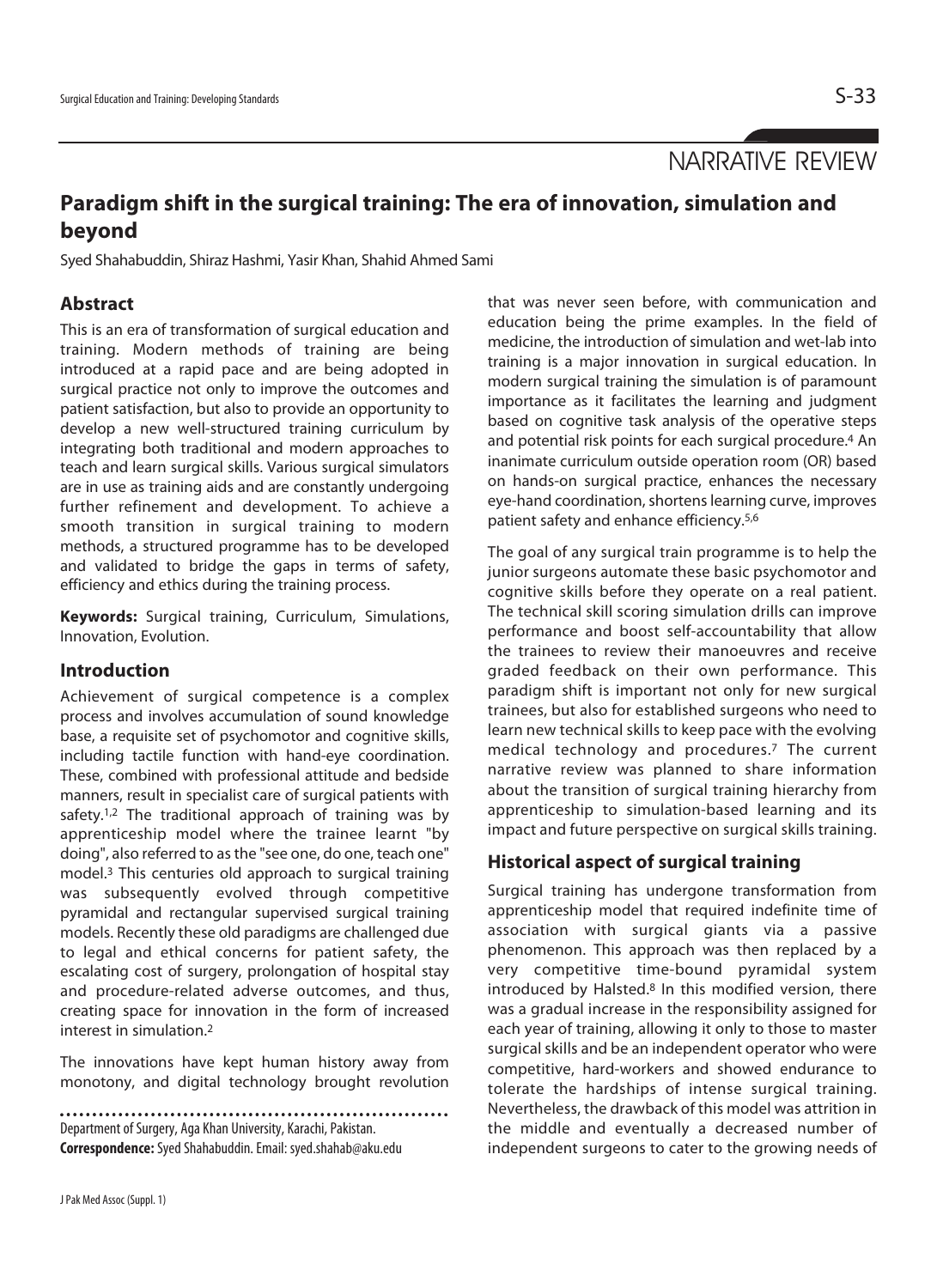society. This system was followed by the rectangular programme that was more flexible and accommodative, leading to increased number of independent graduating surgeons.

### **Dry and wet-lab simulation**

The surgical discipline depends upon the surgeon's ability to extend and apply motor skills and dexterity in a coordinated manner to carry out simple to complex surgical procedures with ease and safety to achieve desirable outcomes. The common methods of simulations are divided into wet and dry lab simulation where virtual reality (VR) simulation allows monitoring of important surgical features, like economy of movement and tissue handling.9 Wet-lab represents animal-based module that can be modified based on trainees' level of competence and objectives that can be accomplished by repeated and regular practice. Dry labs provide opportunity to work in a simulated environment by using task trainers or VR simulators aimed to rehearse and achieve the desired level of competence.10 Wet-lab trainings can be further subdivided into in-vivo modules, where living anaesthetised animals are used, and ex-vivo modules, where only animal tissues are used. The introduction of wet-labs in surgical training as a part of curriculum is considered highly exciting and admired by the most by the trainees. The animal models or cadavers provide them ideal environment to learn the anatomy and apply basic skills of surgical curriculum that is cut and sow. The skills acquired in this fashion can be transferable in OR and increase the confidence of attending surgeons to facilitate trainees' progression by allowing them to participate at a higher level.<sup>11</sup>

## **Transition towards minimal access**

In the current era, minimally invasive surgery (MIS) has become a common practice in the field of surgery. Over the last few decades, a constant move from open to MIS and growth in this direction has been noticed.12 MIS has brought revolution in surgical practice and procedures considered unethical by the surgical fraternity in the past are now considered as the norm. No one anymore denies innumerable advantages of MIS, including increased patient satisfaction in the context of cosmetics, pain and earlier hospital discharge.13 The MIS has a spectrum of its own, varying between multiple small incisions to single port to no incision at all and using natural orifice to carry out invasive procedures. Urological procedures are prime examples of no incision surgical procedure. However, unlike open surgeries, it carries an extended challenge to teach these skills to

trainee surgeons within a timeframe with due consideration to working-hour restrictions, patient safety and associated cost.<sup>14</sup> Similarly, video-assisted thoracic surgery (VATS) is the cornerstone of all MIS approaches to the thorax and is better tolerated by patients because of less pain, speedy recovery and minimised postoperative complications.15

Additionally, in cases of MIS, operating in a surgical field with two dimensions, using visual tactility, longer instrument with limited movement, teaching and training skills on live patients is extremely demanding and always creates apprehension in the mind of the trainer due to these reasons. Recognising all these limitations, MIS simulation is a valid solution to act as an ideal tool where errors are allowed to happen and repeated attempts can be made to master certain procedures in a simulated scenario. However, it is important for the trainees to keep in mind "fictional contract" i.e. they have to behave as if they are dealing with the real situation. This will not only help them achieve confidence and accuracy, but also facilitate them in reproducing these procedures in OR on real patients without compromising safety and integrity.

#### **Robotic surgery simulator**

There is considerable literature suggesting the enormous growth of robotic surgery over the last few decades.16 Influencing several surgical disciplines, especially in the developed part of the world, and has surpassed some of the common general surgical procedures performed using laparoscope.17 Although surgical training and education is all about strength, stamina and endurance, but human capacity, exhaustion, burnout factors are unavoidable. The executions of surgical technique are limited by the facts that there is a lack of dexterity of movement to work in certain plane and direction. Difficulty in accessing and approaching certain body parts where help from advanced technology in the form of video assistance, endoscopies, refined instruments and use of robotics to overcome dexterity is required. This has led to popularisation of robotic surgeries in almost every specialty where handling of delicate tissue, dissection, resection and sowing through them has been facilitated by robotics whenever the minimal invasive approach is applied. This has led to the inclusion of computer-based robotic simulators as part of surgical training modules. The robotic approach helps overcome the issues related to accuracy, dexterity precise moves, three-dimensional (3D) visualisation, and ergonomics, enhancing the surgeon's skills to facilitate the minimally invasive procedures.18 Keeping in view all these advantages of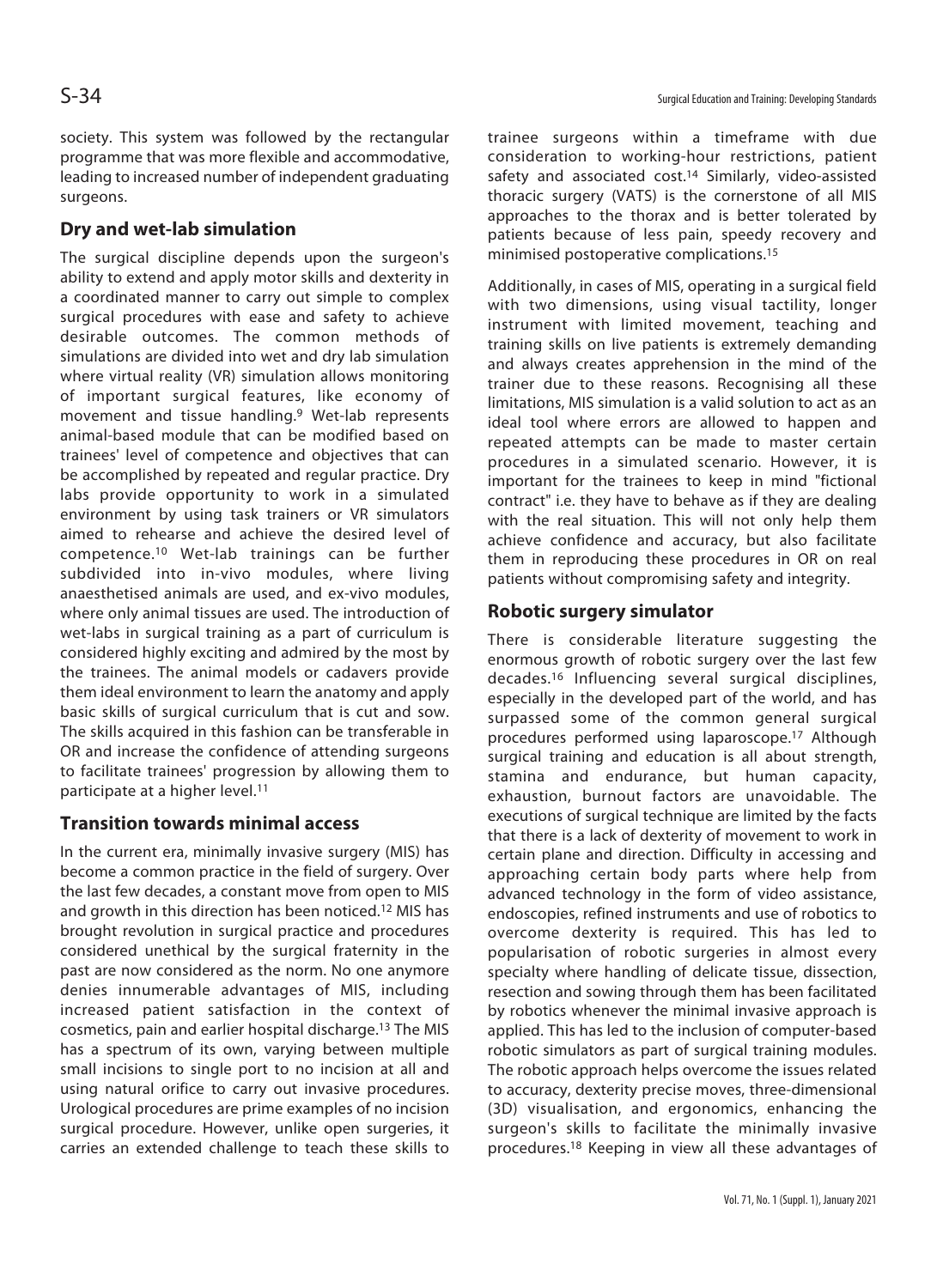robotics, the simulator programmes are designed in such a way that they record timing, number of attempts as a result of error, handling of the instrument and facility.16 Recently there has been an increased use of robotics in various surgical specialties and as a result, several surgical training programmes have been developed that adopted robotic-assisted simulations as part of curriculum after due validation.16 Although robotic-assisted surgeries and simulations are gaining popularity, there is a lack of validation and procedurespecific simulation modules. Further, there is questionable widespread availability for both trainee and attending surgeons, especially in resource-limited setups<sup>16</sup> like ours. There is no doubt that technological advancements will lead to increased utilisation of robots in certain specialties and to continue capacity-building, practicing models with gradual upgrading in skills are required to be applied in OR without compromising the safety of real patients.<sup>19</sup>

### **Impact of Covid-19 pandemic and transition to virtual interaction**

Owing to the coronavirus disease-2019 (COVID-19) pandemic, the teaching and training of surgical disciplines have faced enormous setback as a result of substantial decrease in the surgical volumes across the globe. Strict strategies with limited numbers of surgeries are advised in most surgical disciplines to minimise exposure and adverse outcomes of procedures.20 As far as academics are concerned, the ever-growing advances in computer technology has made it possible to continue holding webinars and online educational activities. The ease of access through the internet from anywhere has in fact, helped ensure increased and active participation. At the same time, improved presentation skills of the trainees have been observed. The shortfall in acquisition of technical surgical skills has been compensated at some places using simulation to keep trainees engaged in technical exercises in a simulated model of high fidelity. Similarly, continuous assessment and evaluation can be done virtually. Every approach has its own pros and cons, and we have to accommodate all these as per the given circumstances without compromising w the quality, safety and efficiency.

Moreover, it has also influenced the way the trainees are finally assessed for an exit exam. In most of the countries at the end of training, a governing body, which in our case is the College of Physicians and Surgeons, Pakistan (CPSP), with a board of examiners makes a thorough assessment of the graduating surgeons. These candidates are supposed to satisfy or convince the examiners by showing their confidence in reaching a diagnosis by interacting with live patients skilfully. In the era of the current pandemic, it was though a great challenge to conduct such exit exams. However, the examiners put their act together and were able to replicate real exams virtually. The candidates were supposed to reflect their training, experience and knowledge to interpret data and decide appropriate management that would become part of their practice in the future.

In view of decline in the cases of COVID-19, restoration of regular activities in stages have been observed. As a precaution, expecting a challenge of the second wave ahead, it is preferable to be compliant with standard operating procedures (SOPs) related to COVID-19 and continue to carry on practising virtual interactions more often considering it as the new norm until and unless international health agencies announce the end of the pandemic and/or effective vaccine is widely available.

#### **Future prospects**

A variety of simulations are available for both for trainees and the trainers to be utilised and considered an opportunity in the current situation of shorter-length training, ethical issues and financial consideration, more so in private healthcare organisations. Although there is a great potential of simulation-based learning in providing greater educational opportunities to surgeons in training and allowing the faculty to have improved performance. Nevertheless in low and middle-income countries (LMICs) the prerequisites of institutional support, readiness to extend human and infrastructural resources is usually lacking when it comes to the execution. The authorities concerned have to allocate a dedicated budget for its full integration in the system by long-term planning. This will in turn enhance uniform curriculum and training methodologies in the entire country and prepare graduates to meet the societal needs according to international standards.

One of the most important aspects of surgical education and training is the acknowledgment of the fact that there is no match for time spent in wards and clinics and OR with patients and consolidating the experience with reading textbooks and literature. However, in the current challenging situation, surgical education can be further reinforced by modern methods of problem-based learning (PBL) and simulation-based technology with subsequent trainee's systematic evaluation of acquired knowledge, skills and understanding.21

Surgical training simulators in all forms are considered effective tools and help to speed up learning curve in an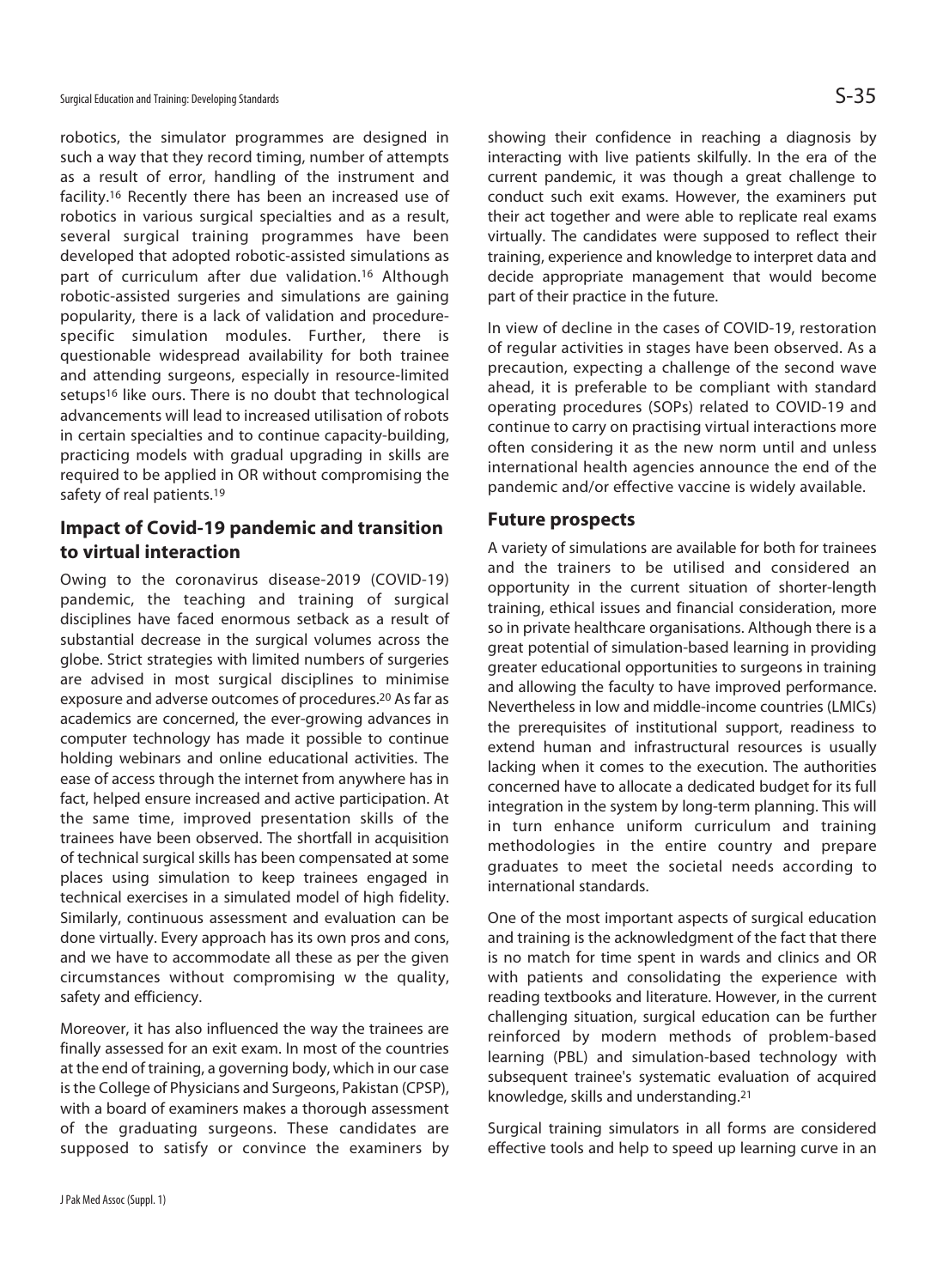environment away from the patients where errors can be made without adverse consequences.22 Establishing such a programme is bound to face the challenges of scepticism and adjustment to the system, and thereby demands careful and deliberate validation in terms of cost-effectiveness. Because attributes, like established validity, reliability, educational impact and costeffectiveness, are some of the important qualities of an ideal simulator.23,24

Although the paradigm shift is crucial, the traditional formative structured assessment should also and always be emphasised along with simulator outputs. The desired curriculum is designed in a way that it should include methods of enhancing knowledge, skills acquisition through dry and wet-laboratories, real-life case observation in a training centre, bedside assistance, and a mentoring console.25 Cost implications could be addressed by joint investments and inter-institutional collaboration by rotation strategies of the trainees. The increasing knowledge and understanding of human structure and function in health and disease, advancement in diagnostic modalities and digital technology has helped to keep refining simulators for surgical training in entirely different ways along with assessment models that can be incorporated in the surgical curriculum.

As far as our perspective is concerned, education and training through simulators and hands-on workshops on animal models are the need of the hour with great potential for research and growth.26,27 The widespread use of such modern methods is still lacking and only a few centres have such programmes in their curriculum and are regularly offering workshops on simulation for participation from across the country.28 Once these simulator-based curriculums are established and are functional, they will not only address the multiple issues in surgical training discussed earlier, but also help in capacity-building27 without wasting huge resources in obtaining such specialised skills abroad.

**The way forward:** The following recommendations based on literature29 are made to facilitate comprehensive flexible curriculum development:

To establish and implement structured simulation-based surgical training according to international standards; to have widespread availability of simulation technology with expertise across the country; to adopt simulated models for all surgical disciplines; to ensure improved accessibility, awareness and high standards of local facilities to permit utilisation of these valuable resources; to encourage additional role of simulation training in non-technical skills, like communication and teamwork; and to have nationwide institutional accreditation of approved courses and facilities to maintain uniform standards that correspond to international standards.

#### **Conclusions**

Various surgical simulators are currently in use and are at different stages of further refinement and development. To achieve smooth transition in surgical training, a structured programme has to be developed by combining both old and new models that can address the gaps in terms of safety, efficiency and ethics.

**Disclaimer:** None.

**Conflict of Interest:** None.

**Source of Funding:** None.

#### **References**

- 1. Knol J, Keller DS. Cognitive skills training in digital era: A paradigm shift in surgical education using the TaTME model. Surgeon 2019;17:28-32. doi: 10.1016/j.surge.2018.03.008.
- 2. McInerney P, Green-Thompson LP. Theories of learning and teaching methods used in postgraduate education in the health sciences: a scoping review. JBI Evid Synth 2020;18:1-29. doi: 10.11124/JBISRIR-D-18-00022.
- 3. Rodriguez-Paz JM, Kennedy M, Salas E, Wu AW, Sexton JB, Hunt EA, et al. Beyond "see one, do one, teach one": toward a different training paradigm. Qual Saf Health Care 2009;18:63-8. doi: 10.1136/qshc.2007.023903.
- 4. Andersen DK. How can educators use simulation applications to teach and assess surgical judgment? Acad Med 2012;87:934-41. doi: 10.1097/ACM.0b013e3182583248.
- 5. Pedowitz RA, Marsh JL. Motor skills training in orthopaedic surgery: a paradigm shift toward a simulation-based educational curriculum. J Am Acad Orthop Surg 2012;20:407-9. doi: 10.5435/JAAOS-20-07-407.
- 6. Palter VN, Grantcharov TP. Simulation in surgical education. CMAJ 2010;182:1191-6. doi: 10.1503/cmaj.091743.
- 7. Rogers RG. Teaching and evaluating surgical skills. Obstet Gynecol Clin North Am 2006;33:xv-xvi. doi: 10.1016/j.ogc.2006.02.002.
- 8. Rutkow I. The education, training, and specialization of surgeons: turn-of-the-century America and its postgraduate medical schools. Ann Surg 2013;258:1130-6. doi: 10.1097/SLA.0b013e3182a6f6a6.
- 9. Bedetti B, Schnorr P, Schmidt J, Scarci M. The role of wet lab in thoracic surgery. J Vis Surg 2017;3:61. doi: 10.21037/jovs.2017.03.23.
- 10. Hubbell DS, Dwornik JJ, Alway SE, Eliason R, Norenberg RE. Teaching gross anatomy using living tissue. Clin Anat 2002;15:157-9. doi: 10.1002/ca.1113.
- 11. Kim SC, Fisher JG, Delman KA, Hinman JM, Srinivasan JK. Cadaver-Based Simulation Increases Resident Confidence, Initial Exposure to Fundamental Techniques, and May Augment Operative Autonomy. J Surg Educ 2016;73:e33-41. doi: 10.1016/j.jsurg.2016.06.014.
- 12. Livingston EH, Rege RV. A nationwide study of conversion from laparoscopic to open cholecystectomy. Am J Surg 2004;188:205- 11. doi: 10.1016/j.amjsurg.2004.06.013.
- 13. Frampton S, Kneebone RL. John Wickham's New Surgery: 'Minimally Invasive Therapy', Innovation, and Approaches to